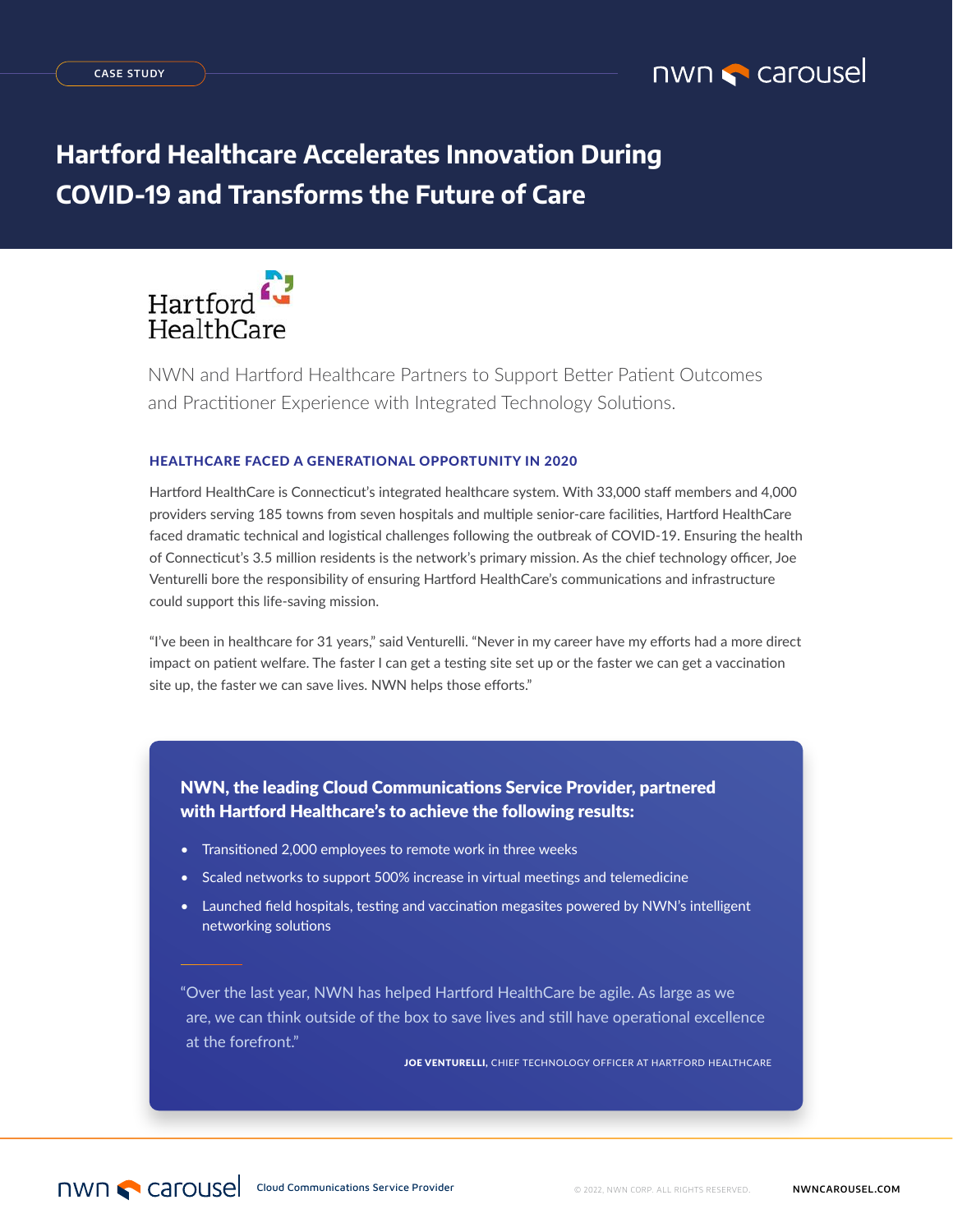#### NWN PARTNERSHIP DELIVERED FASTER INNOVATION

Fortunately, Hartford HealthCare and NWN have been partnering for over 15 years supporting all aspects of the hospital's innovation vision which has been an essential ingredient in their ability to address COVID-19 challenges. NWN delivers a comprehensive mix of integrated communication solutions with infrastructure and network support services. Hartford HealthCare leveraged NWN's solutions to:

- **Connect** remote workers and care providers with [unified communications](https://www.nwnit.com/solutions/unified-communications/) for maximum productivity.
- **Transform** distributed clinical experiences with IT support, networks and devices that enable providers and patients to communicate effectively from everywhere.
- **Maximize** and protect technology investments by simplifying operations and gaining deeper insights with integrated [advanced technology solutions](https://www.nwnit.com/solutions/advanced-technology-solutions/) and [security](https://www.nwnit.com/solutions/security/).

#### ENABLING REMOTE WORK FOR NON-CLINICAL EMPLOYEES

As the network became aware of the virus, Hartford HealthCare sought solutions for protecting the health of non-clinical staff members. Venturelli and his directors gathered quickly to determine what was needed to support these staff members.

"On February 29th, we got into a room for about an hour and started brainstorming," recalls Venturelli. "We had to decide what was needed in the next two weeks to facilitate moving all of the non-clinical people home, so that they could work. We're talking about moving to 2,000 system support office workers. Basically, everybody who doesn't have exposure to patients."

The sudden shift to remote work required significant hardware investments: 500 laptops, 300 phones, 300 headsets and \$400,000 in network upgrades. To support this work, Hartford Healthcare's staff would need additional network connectivity, communications and cloud managed security capabilities. NWN infrastructure solutions helped support the software and networking needs. Within a three week window, NWN delivered connectivity for Hartford Healthcare's system support offices enabling an effective distributed workforce rollout.

"We asked NWN for miracles," said Venturelli, "We needed these connectivity solutions tomorrow, and our procurement process takes three or four days. NWN was willing to work with us and facilitate what our staff needed to work from home effectively."

## DELIVERING INNOVATIVE HEALTHCARE THROUGH VIRTUAL APPOINTMENTS

Before Connecticut entered the surge stage of the COVID-19 pandemic, Hartford HealthCare sought to help residents stay safe at home by offering virtual health consultations. Fortunately, the Hartford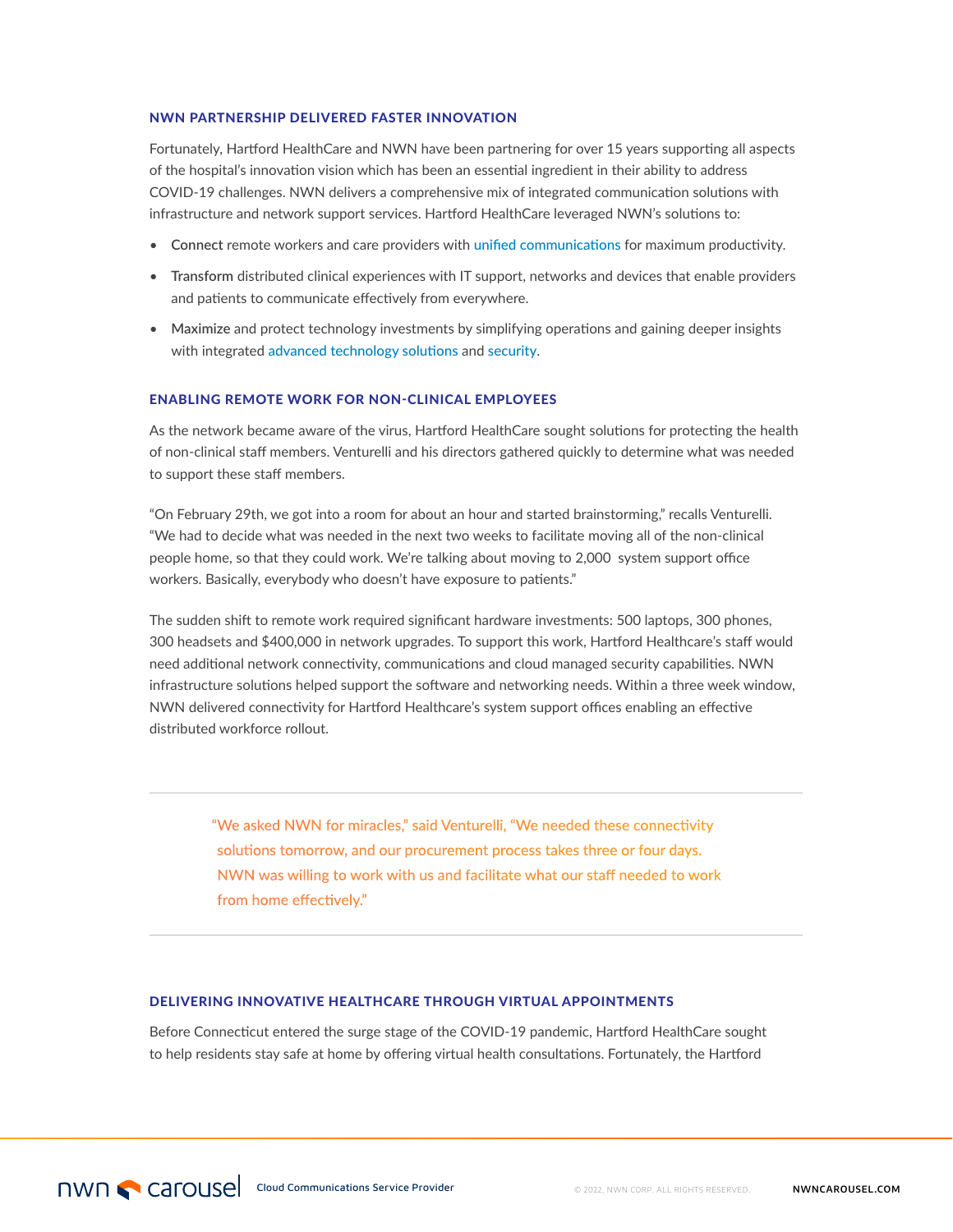HealthCare IT staff had previously worked with NWN to transform existing networks to support virtual communications. These networks support virtual access to the 1,300 primary and specialty care providers. However, the existing infrastructure was not designed for the kind of demand presented by COVID-19.

"We needed to flex up exponentially in no time whatsoever," said Venturelli. "Prior to the pandemic we were using 300,000 virtual conferencing minutes a month. Each month since the pandemic began, we typically used 1.8 million minutes. To scale up our virtual conferencing, the first thing we needed was to add more telecom lines. Then, we had to increase internet bandwidth to support this workforce. Again, we wanted all of this hardware tomorrow and NWN was able to facilitate that for us."

NWN delivered the needed communications infrastructure support to quickly scale for Hartford HealthCare's rapidly expanding needs. Between 2019 to 2020, the network supported 400 virtual health visits. Between March and June of 2020, Hartford HealthCare logged more than 193,000 virtual visits - a nearly 500% increase in four months.

### LAUNCHING MOBILE TESTING SITES

Combating the spread of COVID-19 began with testing. As the pandemic began to spread, Hartford HealthCare sought to increase testing capacity by as much as 500%. This meant broadening the availability of testing beyond hospitals and healthcare settings. The network needed to launch more accessible testing in public spaces. However, these spaces had very limited communications support.

"We were asked to set up new testing sites, which were just big parking lots," recalled Venturelli. "We didn't know what we would encounter on these sites, but we needed to do it right the first time. So we worked with NWN and put together a network in a box. Then, all we needed was an electrical cord. We plugged it in, opened up the box and took out wristband printers, laptops, routers, switches, hubs – the whole thing. And, we were online in 10 minutes."

NWN procured and delivered all of the routers, switches, and secure connectivity and wireless networking for Hartford HealthCare's hospital-in-a-box solution. The team established multiple testing sites and mobile units supported by more than 150 staff members performing 2,600 tests daily. By July, the Hartford HealthCare network had tested more than 100,000 residents.

#### LAUNCHING AND SUPPORTING FIELD HOSPITALS

By mid-April the eastern seaboard experienced a surge of COVID-19. To treat patients who required hospitalization, Hartford HealthCare partnered with the Army National Guard to build multiple alternativecare sites. While the National Guard could provide the nearly-900 beds required, the technology needed to support treating these new patients fell to Venturelli and his IT team. From a device and communications perspective, the new sites were a huge undertaking.

"Prior to COVID-19, this kind of work was done through acquisitions," said Venturelli. "We would buy a practice and tell our vendor we need a circuit for this location. And they would say `no problem we'll have a team 90 to 110 days.'" COVID-19 wouldn't allow for a three month launch, so Hartford HealthCare turned to NWN for support.

**ORIGITATION CONSECTED Cloud Communications Service Provider CONSECTED CORP. ALL RIGHTS RESERVED. NWNCAROUSEL.COM**